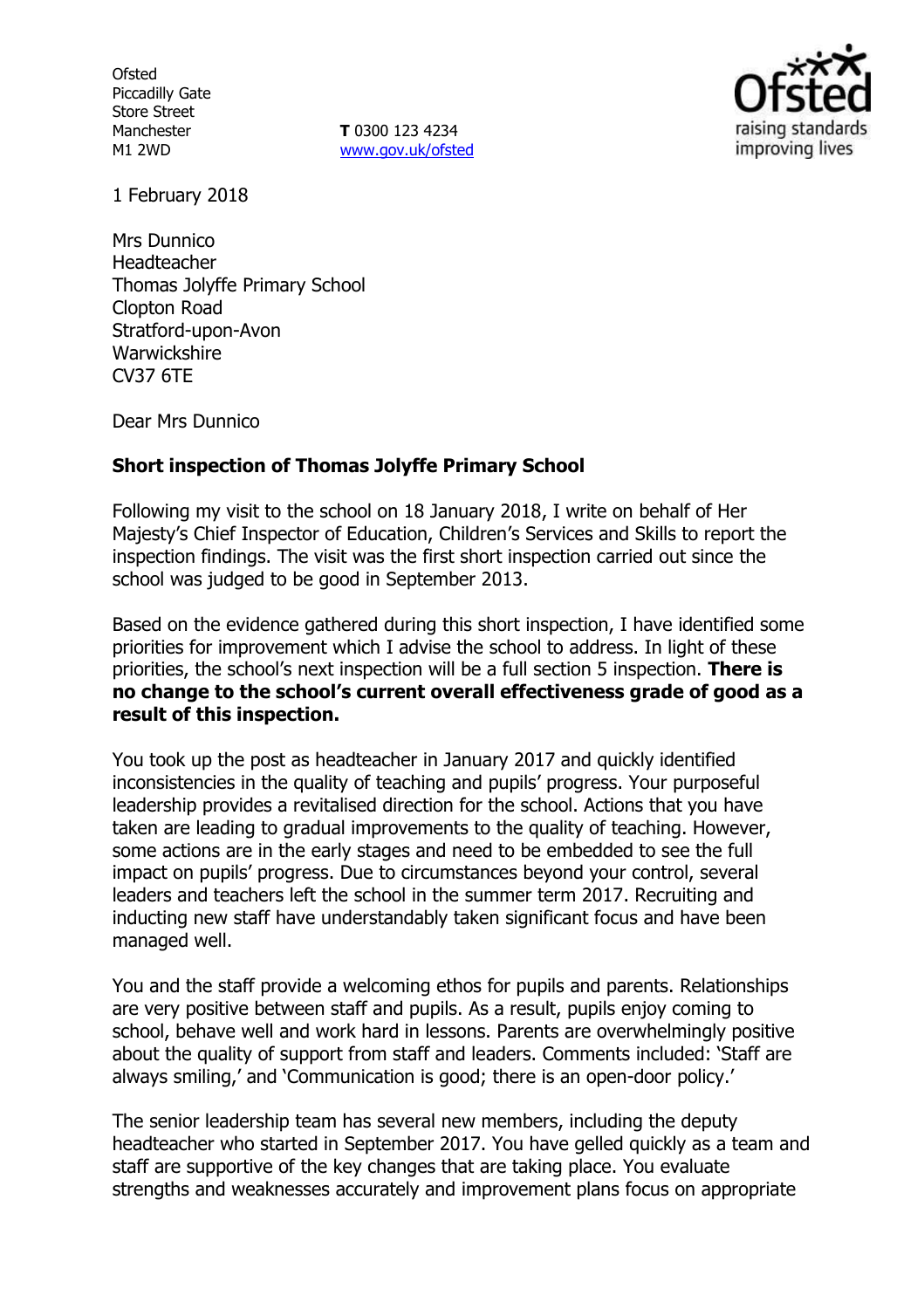

priorities. However, improvement plans do not identify specific timescales of actions, nor how the success of actions will be measured. Greater precision will enable leaders and governors to evaluate the impact of their work more effectively.

You have responded positively to a key area for improvement from the previous inspection report. Middle leaders are now more accountable to improving teaching and evaluating pupils' progress. Your cycle of monitoring enables leaders to carry out regular checks on teaching and provide precise feedback to teachers. As a result, inconsistent teaching is gradually reducing.

You have put in place consistent strategies to develop the quality of teaching. These strategies provide a positive shared language for learning among staff and pupils. Some strategies have been implemented over a longer period, so have had more impact. For example, when planning their ideas for writing, pupils work in groups to re-tell their stories using actions and spoken word. Pupils enjoy this approach and it helps them to be imaginative in the planning stages of writing. Importantly, pupils' progress in writing shows positively in their books.

Another area for improvement from the previous inspection report was to ensure that teachers match work to pupils' needs, so that pupils are provided with effective challenge. You and the deputy headteacher identified that the school's assessment system was not fit for purpose. In a short space of time, you have addressed this and teachers' assessments are now accurate. Teachers also have a better understanding of where pupils need to be challenged to meet the demands of the curriculum. However, challenge for low- and middle-attaining pupils still needs further work, particularly in mathematics and reading.

The governing body has also gone through significant changes. Many of the new governors elected into post in the last 12 months have significant educational expertise. They are astute and well aware of weaknesses that have arisen in the school. Governors provide challenge to leaders. However, they acknowledge that they have not been evaluating the pupil premium funding effectively enough. As a result, they do not know which strategies are the most successful.

Parents and pupils speak positively about the wider curriculum on offer. Staff plan exciting and imaginative topics, so that pupils are captivated by the learning. As a result, pupils' understanding is developed well across different subject areas. For example, in Year 4, pupils spoke knowledgeably about their learning in history. Pupils were immersed in their topic day on the 'Romans' by dressing up in Roman costume and learning from an expert historian. Some parents also spoke about how much pupils in Year 2 enjoyed their 'Fire of London' topic through a safe reenactment carried out with model houses on the playground.

## **Safeguarding is effective.**

The leadership team has ensured that all safeguarding arrangements are fit for purpose. There is a strong safeguarding culture across the school. You and the safeguarding leads meet regularly to evaluate the safety and well-being of particular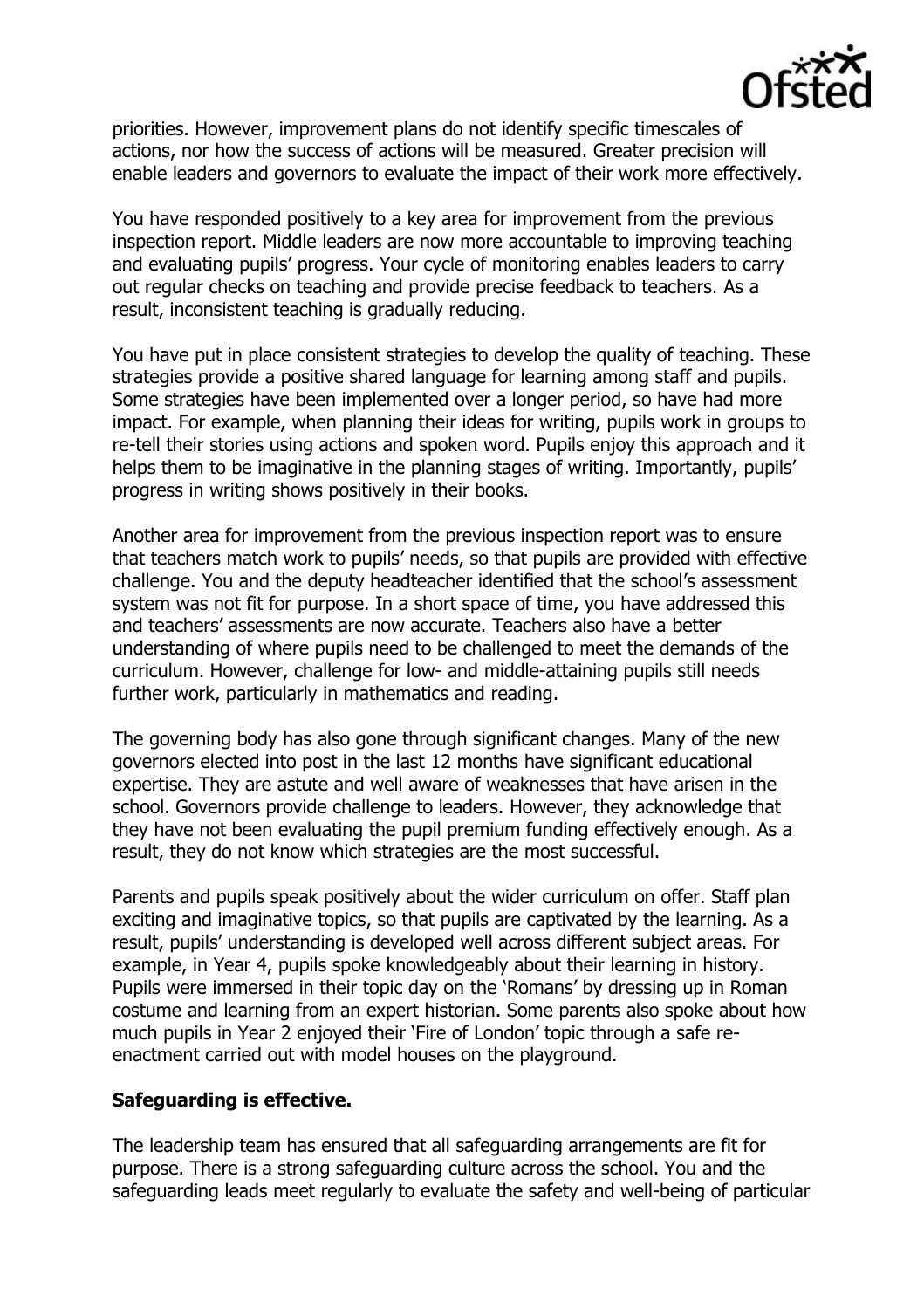

pupils. Concerns about pupils are followed up tenaciously. Record-keeping is meticulous. You have also ensured that staff are updated regularly and receive appropriate training. Consequently, staff understand their responsibilities well and act swiftly if they are concerned about a pupil.

Pupils have a good understanding of how to keep themselves safe. Staff put in place a range of activities in the curriculum, so that pupils' understanding of safety progresses as they move through school. Pupils spoke confidently about the meaning of bullying. They were clear that they would talk to a trusted adult if they experienced bullying. Pupils also know how to stay safe online and were clear about why it is important not to share personal information across the internet.

# **Inspection findings**

- We focused on the level of support and challenge that low- and middle-priorattaining pupils receive in reading and mathematics. In 2016 in key stage 1 and in 2017 in key stage 2, the proportion of pupils reaching the expected standards was not high enough. It is important to highlight that in the Year 6 cohort that left last year, just over half of them had been at the school since Reception. Movement of pupils in and out of the school is relatively high in all years. Outcomes improved in 2017 in key stage 1 and a higher proportion of pupils achieved the expected standards at the end of Year 2. However, there is still action required to ensure that low- and middle-prior-attaining pupils are supported or challenged consistently. For example, in mathematics sometimes, pupils' answers to reasoning problems do not demonstrate a depth of understanding. There are also other examples, such as pupils finding calculation questions too easy or lower-ability pupils not receiving the support required to understand tricky mathematical concepts.
- $\blacksquare$  Phonics teaching in the early years and key stage 1 is effective. The proportion reaching the expected standard in the phonics screening check has improved over the last three years. In 2017, at the end of key stage 2 the proportion of pupils reaching the expected standard in reading was not high enough. You have adapted the approaches to reading. Pupils are reading widely, often because staff are taking more time to hear pupils read individually. Investment in reading books and the new whole-class book focus have created a new sense of excitement among the pupils. The follow-up activities for whole-class reading sessions are interesting and help to develop pupils' understanding of texts. Comprehension skills now need to be fully embedded into the teaching of reading, so that pupils are consistently challenged and their progress accelerates.
- Disadvantaged pupils' progress needs to be accelerated across the school. You have rightly identified this as a key priority in your school improvement plan. The allocation for pupil premium spending for the current academic year has precise and targeted strategies. Historically, this has not been the case, which has slowed down the rate of disadvantaged pupils' progress. Leaders and governors are not evaluating the impact of the strategies precisely enough. This needs to be addressed, so that you can identify where strategies are having the most successful impact on disadvantaged pupils.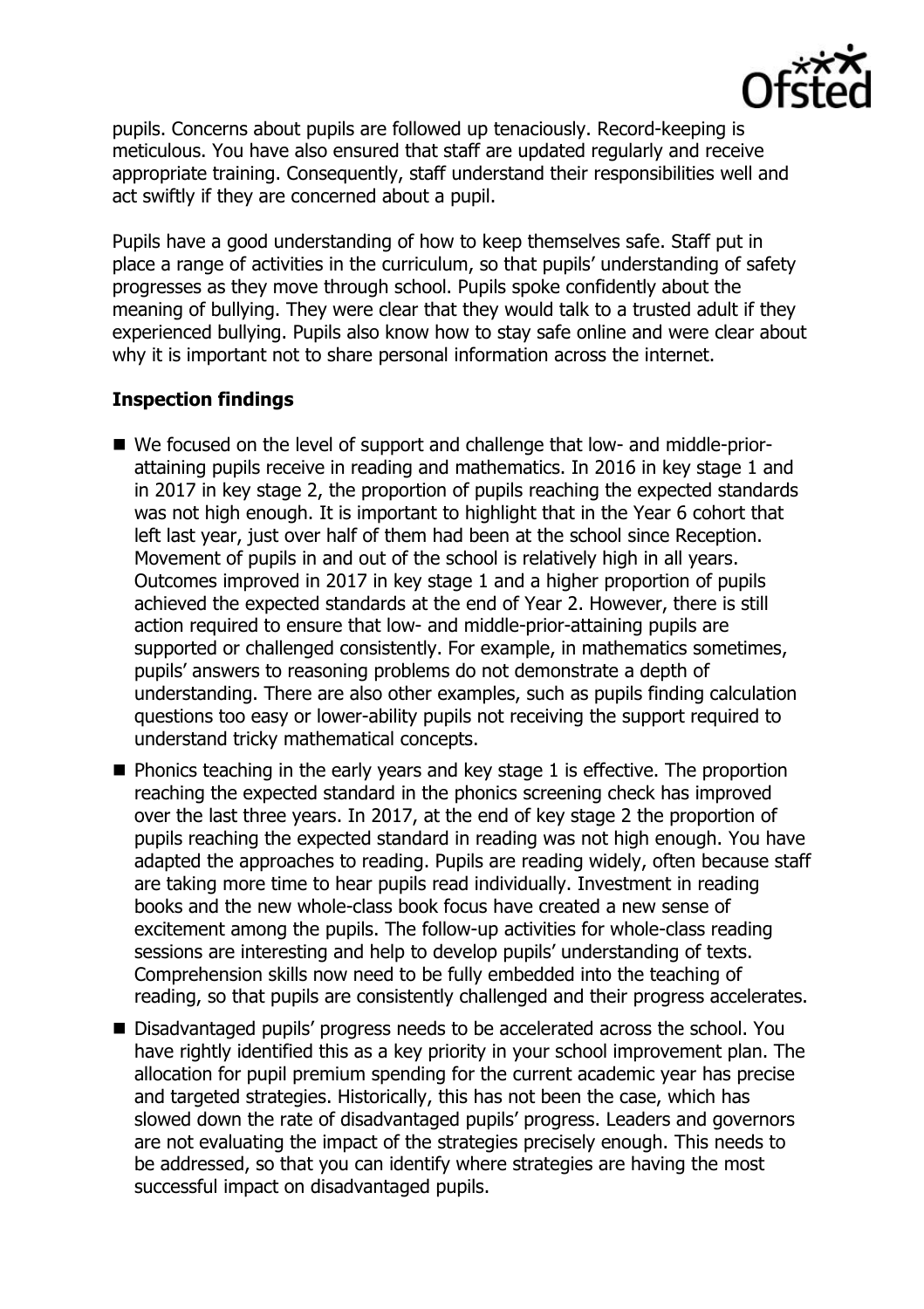

- Over the last three academic years, the number of fixed-term exclusions has been above the national average. You and I explored this and there were valid reasons for the exclusions. There are some pupils who have complex behavioural and emotional needs. Pupils with additional needs are extremely well supported in school. They are also reintegrated well after an exclusion. This support is having a positive impact and, so far this academic year, exclusions have reduced significantly. Central to this success is the thoughtful nurture provision. Pupils who require additional emotional and social support receive individualised sessions, so that they are settled and ready to learn.
- Last academic year, attendance declined and was below the national average. Pupils who have special educational needs (SEN) and/or disabilities, and disadvantaged pupils, do not attend school regularly enough. You analyse the attendance of individuals and put in place appropriate support for families. This is starting to have an impact. So far this academic year, overall attendance is higher. However, attendance rates of different groups of pupils and overall attendance need to be analysed more effectively. This will enable leaders to take swift action and continue to improve attendance rates.

## **Next steps for the school**

Leaders and those responsible for governance should ensure that:

- pupil premium strategies for disadvantaged pupils are precisely targeted and evaluated for impact
- absence rates for pupils who have SEN and/or disabilities and for disadvantaged pupils are analysed effectively and swiftly acted upon
- teaching is consistently challenging for middle- and lower-attaining pupils in reading and mathematics
- $\blacksquare$  reading comprehension skills are deeply embedded into the teaching of reading
- improvement plans have clear timescales for actions and clear criteria of how actions will be measured for success.

I am copying this letter to the chair of the governing body, the regional schools commissioner and the director of children's services for Warwickshire. This letter will be published on the Ofsted website.

Yours sincerely

Matt Meckin **Her Majesty's Inspector**

## **Information about the inspection**

During the inspection, I held meetings with you and other leaders. I also met with three governors. I spoke to pupils informally and formally. I made short visits to